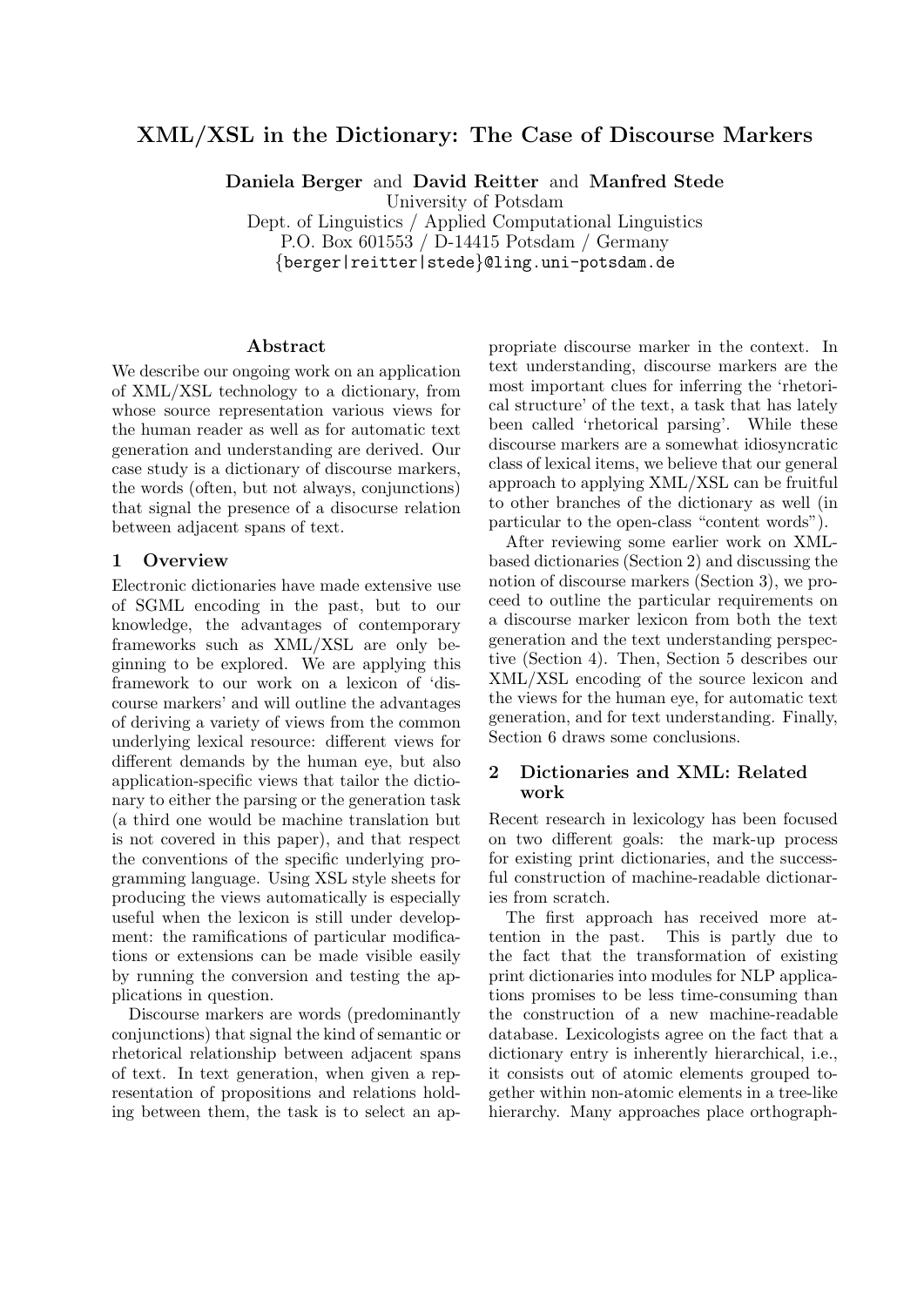ical and phonological information together in one group, while grammatical information is put in a different group. This hierarchical approach also allows to denote scope by inserting information at different levels of the hierarchy. Again, information about orthography and phonology generally applies to every facet of the headword and are thus placed high in the hierarchy, while other information might only apply to single definitions and thus ranks lower hierarchically (Amsler/Tompa, 1988; Ide, Véronis, 1995; Ide et al., 2000).

A common problem of lexicologists working with print dictionaries is the fact that there is a certain variation between entries in any two given dictionaries or even within the same dictionary. This results in a neccessary trade-off between the descriptive power and the generality of an approach, i.e. to design a SGML application that is both descriptive enough to be of practical value and general enough to accomodate the variation.

There has been, on the other hand, only little research on machine-readable dictionaries that are not based on print dictionaries. To our knowledge, only (Ide et al., 1993) deals with this issue by reviewing several approaches towards encoding machine-readable dictionaries. One of these is the use of text models that apply a rather flat hierarchy to mark up dictionary entries. These text models might chiefly use typographical or grammatical information. Another approach is using relational databases, in which the information contained in a dictionary entry is distributed over several databases. A third approach is based on feature structures that impose a rich hierarchical structure on the data. The authors finally describe an example application that uses feature structures encoded in SGML to set up a machine-readable dictionary.

The papers mentioned above agree on using SGML for the mark-up. We found that their SGML code is, however, in general XMLcompliant.

### 3 Discourse markers

Several contemporary discourse theories posit that important aspects of a text's coherence can be formally described (and represented) by means of discourse relations holding between

adjacent spans of text (e.g. Asher, 1993; Mann, Thompson, 1988). We use the term discourse marker for those lexical items that (in addition to non-lexical means such as punctuation, aspectual and focus shifts, etc.) can signal the presence of such a relation at the linguistic surface. Typically, a discourse relation is associated with a wide range of such markers; consider, for instance, the following variety of Concessions, which all express the same underlying propositional content. The words that we treat as discourse markers are underlined.

We were in SoHo; {nevertheless | nonetheless however  $|\tilde{still}|$  yet, we found a cheap bar.

We were in  $So\overline{Ho}$ , but we found a cheap bar anyway.

Despite the fact that we were in SoHo, we found a cheap bar.

Notwithstanding the fact that we were in SoHo, we found a cheap bar.

Although we were in SoHo, we found a cheap bar.

If one accepts these sentences as paraphrases, then the various discourse markers all need to be associated with the information that they signal a concessive relationship between the two propositions involved. Notice that the markers belong to different syntactic categories and thus impose quite different syntactic constraints on their environment in the sentence. Discourse markers do not form a homogeneous class from the syntactican's viewpoint, but from a functional perspective they should nonetheless be treated as alternatives in a paradigmatic choice.

A detailled characterization of discourse markers, together with a test procedure for identifying them in text, has been provided for English by (Knott, 1996). Recently, (Grote, to appear) adapted Knott's procedure for the German language. Very briefly, to identify a discourse marker (e.g., because) in a text, isolate the clause containing a candidate from the text, resolve any anaphors and make elided items explicit; if the resulting text is incomplete (e.g., because the woman bought a Macintosh), then the candidate is indeed a 'relational phrase', or for our purposes, a two-place discourse marker.

In addition to the syntactic features, the differences in meaning and style between similar markers need to be discerned; one such difference is the degree of specificity: for example,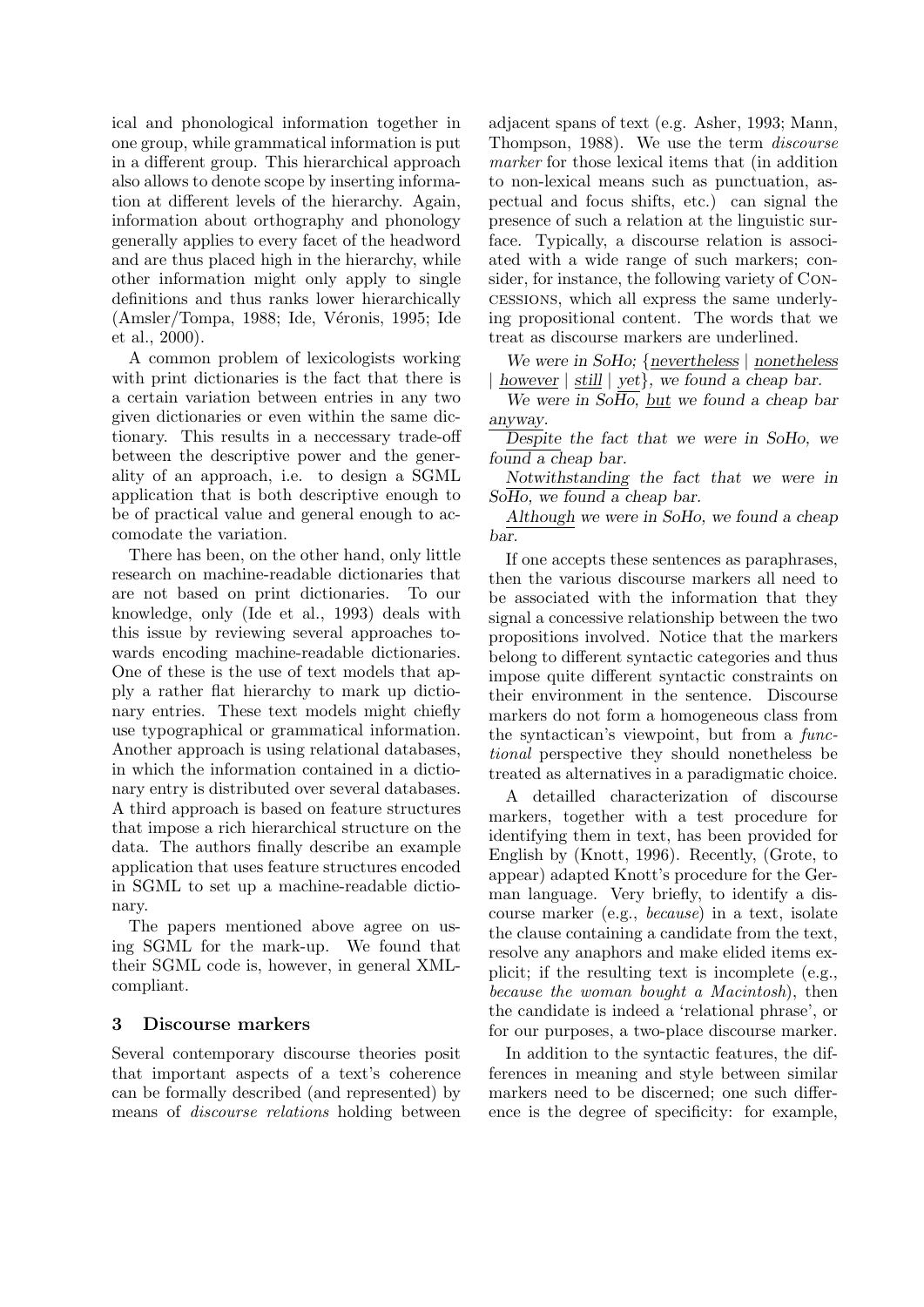but can mark a general CONTRAST or a more specific CONCESSION. Another one is the notable difference in formality between, say but ... anyway and notwithstanding.

From the perspective of text generation, not all paraphrases listed above are equally felicitous in specific contexts. In order to choose the most appropriate variant, a generator needs knowledge about the fine-grained differences between similar markers for the same relation. Furthermore, it needs to account for the interactions between marker choice and other generation decisions and hence needs knowledge about the syntagmatic constraints associated with different markers. We will discuss this perspective in Section 4.1

From the perspective of text understanding, discourse markers can be used as one source of information for guessing the rhetorical structure of a text, or automatic rhetorical parsing. We will characterize this application in Section 4.2.

## 4 Requirements on a discourse marker lexicon

As the following two subsections will show, text generation and understanding have quite different preferences on the information coded in a discourse marker lexicon, or "DiMLex" for short. In addition, different systems employ different programming languages, and the format of the lexicon has to be adapted accordingly. Yet we want to avoid coding different lexicons manually and thus seek a common "core representation" for DiMLex from which the various application-specific instantiations can be derived. Before proposing such a representation, though, we have to examine in more detail the different requirements.

### 4.1 The text generation perspective

Present text generation systems are typically not very good at choosing discourse markers. Even though a few systems have incorporated some more sophisticated mappings for specific relations (e.g., in DRAFTER (Paris et al., 1995)), there is still a general tendency to treat discourse marker selection as a task to be performed as a "side effect" by the grammar, much like for other function words such as prepositions.

To improve this situation, we propose to view discourse marker selection as one subtask of the

general lexical choice process, so that — to continue the example given above — one or another form of Concession can be produced in the light of the specific utterance parameters and the context. Obviously, marker selection also includes the decision whether to use any marker at all or leave the relation implicit. When these decisions can be systematically controlled, the text can be tailored much better to the specific goals of the generation process.

The generation task imposes a particular view of the information coded in DiMLex: the entry point to the lexicon is the discourse relation to be realized, and the lookup yields the range of alternatives. But many markers have more semantic and pragmatic constraints associated with them, which have to be verified in the generator's input representation for the marker to be a candidate. Then, discourse markers place (predominantly syntactic) constraints on their immediate context, which affects the interactions between marker choice and other realization decisions. And finally, markers that are still equivalent after evaluating these constraints are subject to a choice process that can utilize preferential (e.g. stylistic or length-based) criteria. Therefore, under the generation view, the information in DiMLex is grouped into the following three classes:

- *Applicability conditions:* The necessary conditions for using a discourse marker, i.e., the features or structural configurations that need to be present in the input specification.

 $-$  *Syntagmatic constraints:* The constraints regarding the combination of a marker and the neighbouring constituents; most of them are syntactic and appear at the beginning of the list given above (part of speech, linear order, etc.).

— Paradigmatic features: Features that label the differences between similar markers sharing the same applicability conditions, such as stylistic features and degrees of emphasis.

Very briefly, we see discourse marker choice as one aspect of the sentence planning task (e.g. (Wanner, Hovy, 1996)). In order to account for the intricate interactions between marker choice and other generation decisions, the idea is to employ DiMLex as a declarative resource supporting the sentence planning process, which comprises determining sentence boundaries and sentence structure, linear order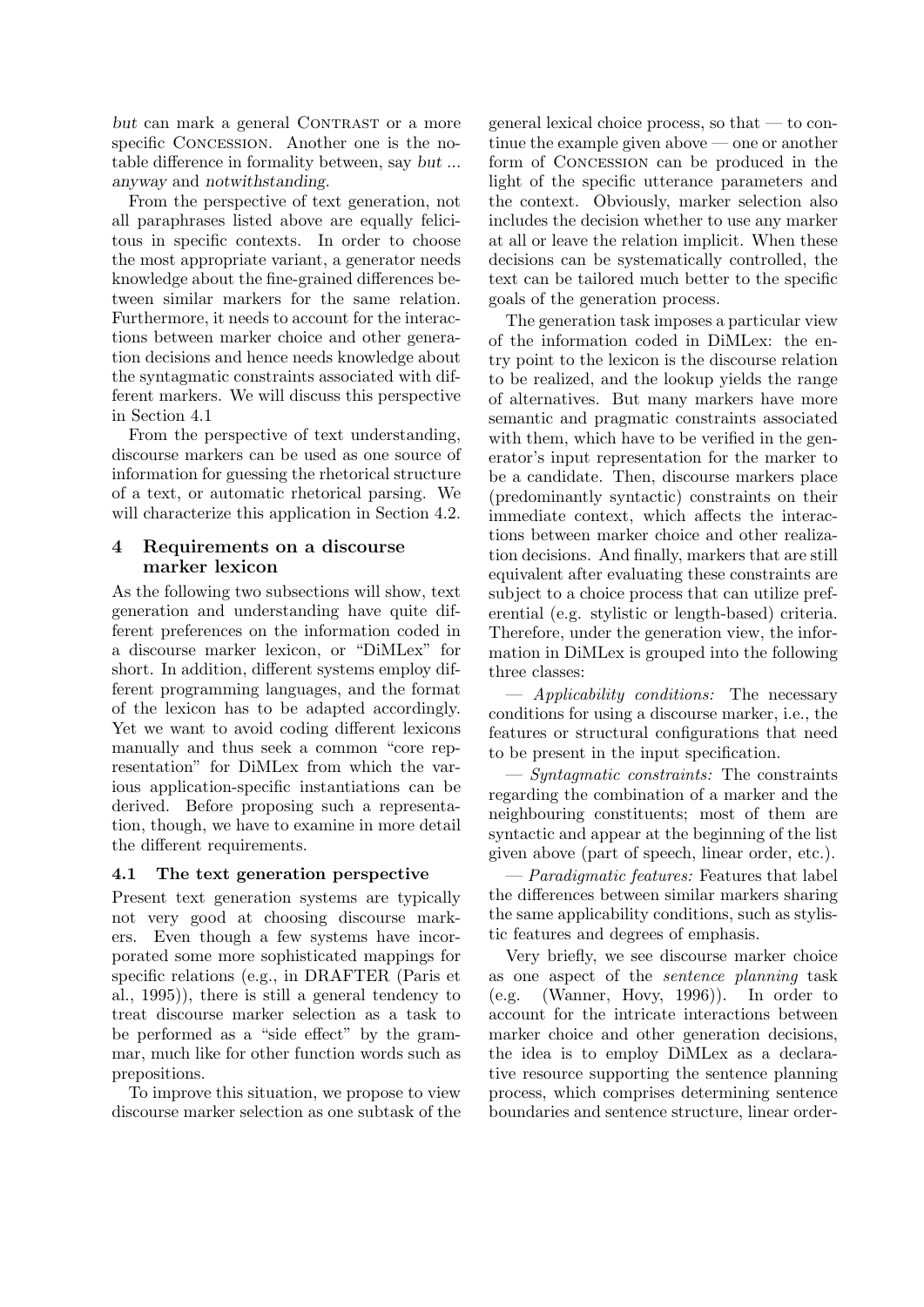ing of constituents (e.g. thematizations), and lexical choice. All these decisions are heavily interdependent, and in order to produce truly adequate text, the various realization options need to be weighted against each other (in contrast to a simple, fixed sequence of making the types of decisions), which presupposes a flexible computational mechanism based on resources as declarative as possible. This generation approach is described in more detail in (Grote, Stede, 1998).

## 4.2 The text understanding perspective

In text understanding, discourse markers serve as cues for inferring the rhetorical or semantic structure of the text. In the approach proposed in (Marcu, 1997), for example, the presence of discourse markers is used to hypothesize individual textual units and relations holding between them. Then, the overall discourse structure tree is built using constraint satisfaction techniques. Our analysis method uses the lexicon for an initial identification and disambiguation of discourse markers. They serve as one of several other shallow features that determine through a statistical, learned language model the optimal rhetorical analysis.

In contrast to the use of markers in generation, the list of cues is significantly longer and includes phrasal items like aus diesem Grund (for this reason) or genauer genommen (more precisely).

## 5 Our XML/XSL solution

In the following we show some sample representations and style sheets that have been abridged for presentation purposes.

## 5.1 Source representation

In our hierarchical XML structure, the <dictionary> root tag encloses the entire file, and every single entry rests in an  $\leq$ ntry> tag, which unambigously identifies every entry with its id attribute. Within the  $\text{~centry\&~tag}$ there are four subordinate tags: <form>, <syn>, <sem>, and <examples>.

The <form> tag contains the orthographic form of the headword; at present this amounts to two slots for alternative orthographies. The <syn> area contains the syntactic information about the headword. In this shortened example, there is only the  $\text{Sinit}\$ ield  $\text{tag present}$ ,

```
<?xml version="1.0" ?>
   <?xml-stylesheet type="text/xsl"
     href="short_dictionary.xsl" ?>
   <!DOCTYPE dictionary SYSTEM "DTD.dtd">
5 <dictionary>
      <entry id="05">
         <form>
            <orth>denn</orth>
            <alt_orth>none</alt_orth>
10 \langle | - | - | - | - | - |</form>
         <syn>
            <init_field>-</init_field>
            \langle!-- . . . -->
15 \frac{\langle \text{syn}\rangle}{\langle \text{syn}\rangle}<sem>
            <function>causal</function>
            \langle 1 - 1, 1, 1 - 2 \rangle\langle/sem\rangle20 <examples>
            <example>Das Konzert muss ausfallen,
             *denn* die Sängerin ist erkrankt.
            </example>
            <example>Die Blumen auf dem Balkon sind
25 erfroren, *denn* es hat heute nacht
             Frost gegeben.</example>
         </examples>
      </entry>
      <entry>
30 <!-- more entries -->
      </entry>
   </dictionary>
```
Figure 1: The XML structure

which shows whether the headword can be used in the initial field of a sentence. Correspondingly, <sem> contains semantic features such as the <function> tag, which contains the semantic/discourse relation expressed by the headword. Finally, <examples>, contains one or more <example> tags that may each give an example sentence.

We have shortened this presentation considerably; the full lexicon contains more fine-grained features for all three areas: within <form>, information on pronounciation, syllable structure, and hyphenation; within <syn>, information about syntactic subcategorization and possible positions in the clause; within <sem>, for example the feature whether the information subordinated by the marker is *presupposed* or not.

## 5.2 HTML views

The listing in Figure 4 shows a style sheet that provides an HTML by listing the XML data in a format that roughly resembles a print dictio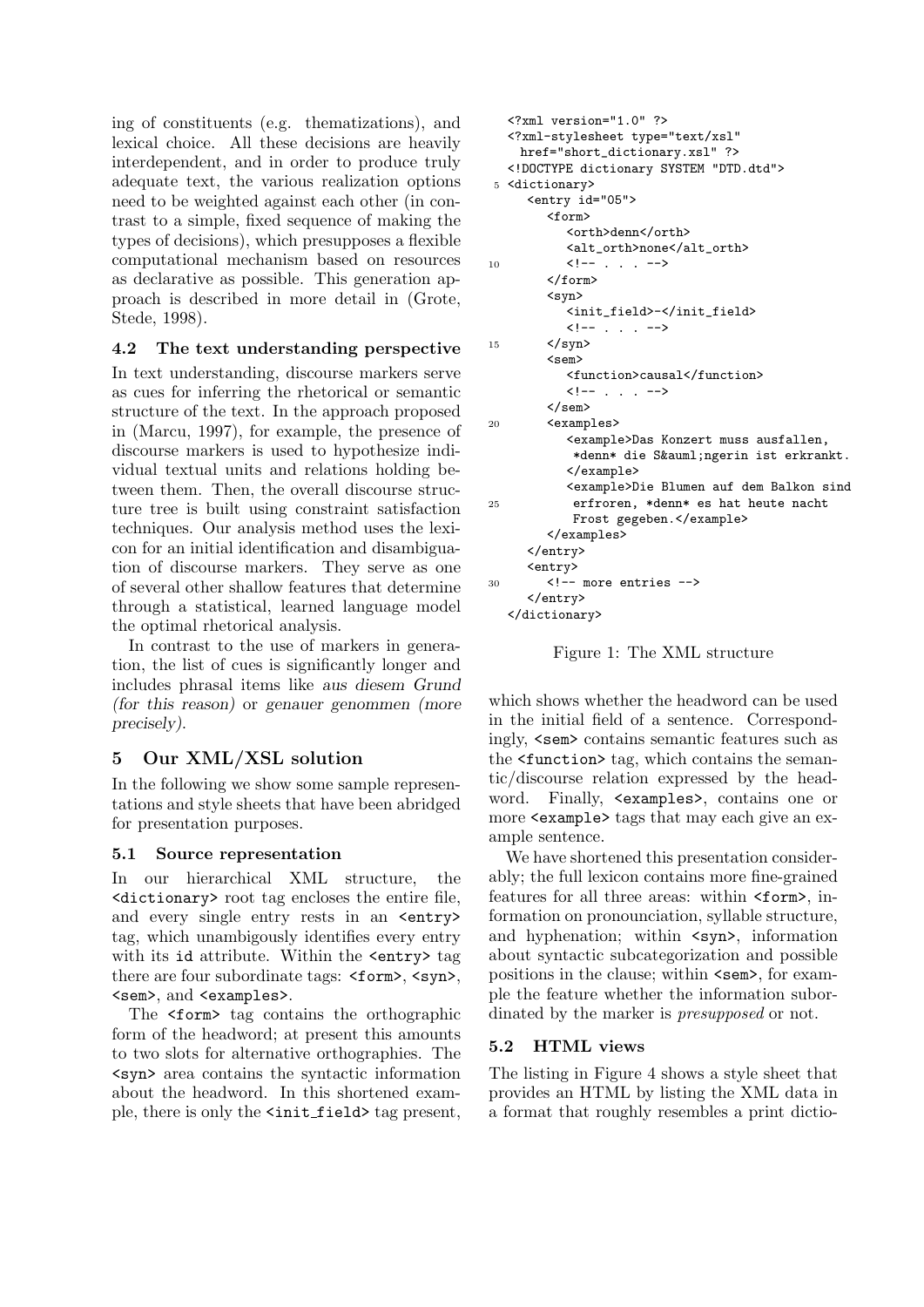nary. Figure 2 shows the output that results from applying this XSL file to the XML source in figure 1.

05: denn

Occurrences: middle field / Nullstelle Semantics: kausal

Related markers: weil da

Examples: Das Konzert muss ausfallen, \*denn\* die Sängerin ist erkrankt.

Die Blumen auf dem Balkon sind erfroren, \*denn\* es hat heute nacht Frost gegeben.

Figure 2: One HTML view of the data

We assume that the general structure of the formatting part of XSL is familiar to the reader. We would like to highlight some details.

XLINK is used to ensure that the entry contains an HTML-anchor named after the headword (ll. 14-20). This way it is possible to link to a certain entry from the <rel> tag of a different entry (39-45).

We also employ the XSL equivalent to an if/then/else construct (24-31). The <xsl:choose> tag encloses the choices to be made. The  $\langle xsl:when\rangle$  tag contains the condition match=". [alt\_orth='none']" that does nothing if the <alt orth> tag contains the data none. Every other case is covered by the <xsl:otherwise> tag that prints out the <alt orth> information if it is not no entry.

| $_{\rm Entry}$ | alt_orth | init_field | mid_field | . |
|----------------|----------|------------|-----------|---|
| $_{\rm{denn}}$ | none     |            |           | . |
| ıа             | none     |            |           | . |
| zumal          | none     |            |           | . |
| weil           | none     |            |           | . |
| 2 S            | none     |            |           |   |

Figure 3: Another possible HTML view of the data

Figure 3 shows another possible view for the data. In this case the data is presented in table form, ordered by the value of the mid field tag. It would be easy to show that it is possible to use a <xsl:choose> construct as shown in the example before to print out only those entries that satisfy a certain condition.

### 5.3 The text generation view

For the lexicon to be applied in our text generation system 'Polibox' (Stede, 2002), we need a Lisp-based version of DiM-Lex. Using the (defstruct <name> <slot1>

<?xml version="1.0"?> <xsl:stylesheet xmlns:xsl= "http://www.w3.org/1999/XSL/Transform"> <sup>5</sup> <xsl:template match="/"> <FONT SIZE="-2"> <xsl:apply-templates/> </FONT> </xsl:template> <sup>10</sup> <xsl:template match="dictionary"> <xsl:apply-templates/> </xsl:template> <xsl:template match="entry"> <P><font size="2"><B><A> <sup>15</sup> <xsl:attribute name="NAME"> <xsl:value-of select="form/orth"/> </xsl:attribute> <xsl:value-of select="./@id"/>: <xsl:value-of select="form/orth"/> 20 </A></b></font> <xsl:apply-templates/></P> </xsl:template> <xsl:template match="form"> <xsl:choose> <sup>25</sup> <xsl:when match=".[alt\_orth='none']"> </xsl:when> <xsl:otherwise> <BR/><B>Alternative orthography:</B> <xsl:value-of select="alt\_orth"/> <sup>30</sup> </xsl:otherwise> </xsl:choose> </xsl:template> <xsl:template match="sem"> <BR/><B>Semantics:</B> <sup>35</sup> <xsl:value-of select="ko\_sub"/> / <xsl:value-of select="function"/> <br/><b>Related markers:</b> <xsl:for-each select="rel"> <A><xsl:attribute name="HREF"> <sup>40</sup> #<xsl:value-of select="."/> </xsl:attribute> <xsl:value-of select="."/></A> </xsl:for-each> </xsl:template> <sup>45</sup> <xsl:template match="syn"> <BR/><B>Occurrences:</B> <xsl:choose> <xsl:when match=".[init\\_field='-']"> </xsl:when> <sup>50</sup> <xsl:otherwise> initial field / </xsl:otherwise> </xsl:choose> </xsl:template> <sup>55</sup> <xsl:template match="examples"> <BR/><B>Examples:</B> <xsl:for-each select="example"> <xsl:value-of select="."/><BR/> </xsl:for-each> <sup>60</sup> </xsl:template> </xsl:stylesheet>

Figure 4: The XSL file for the HTML view shown in Figure 2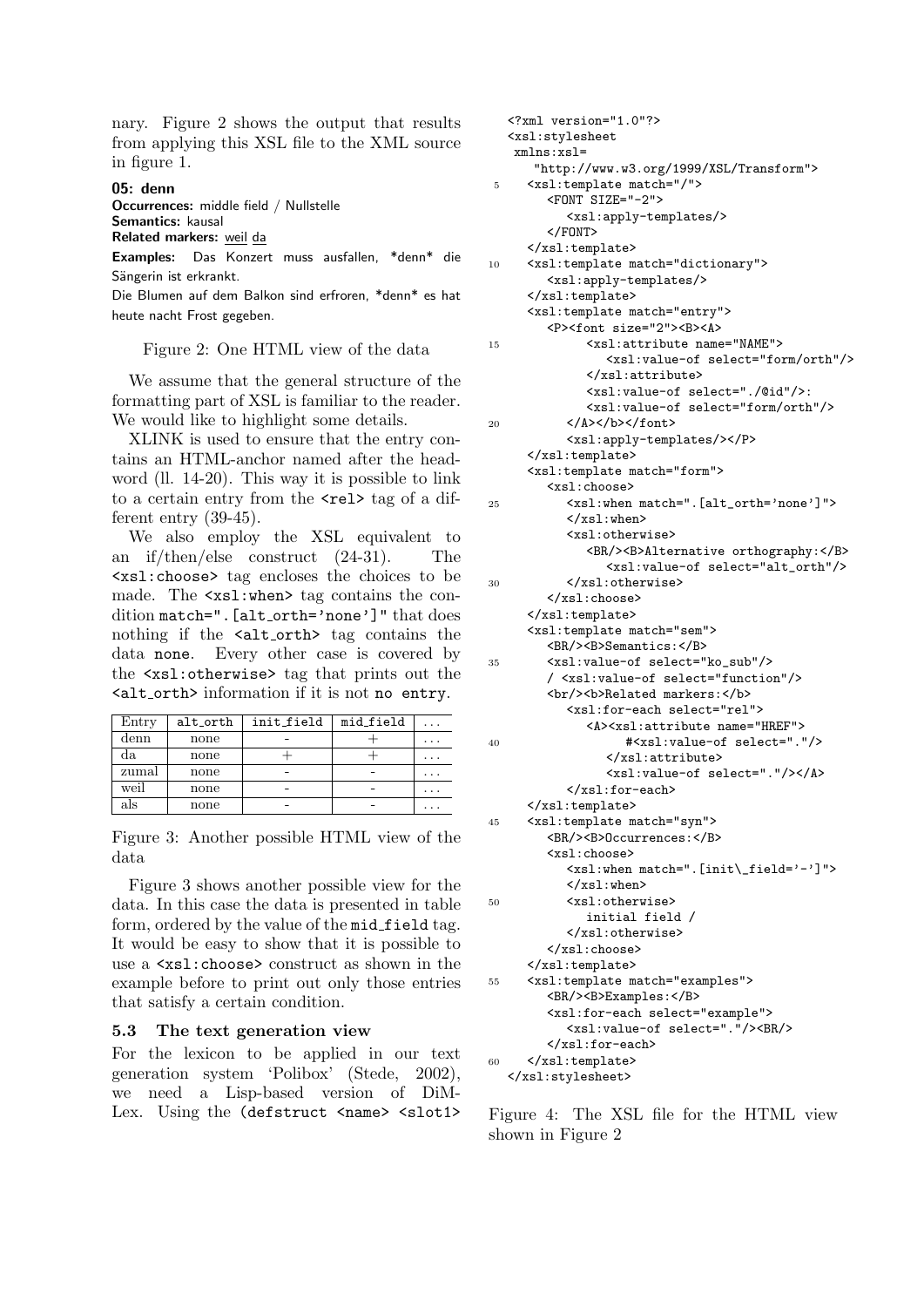.. <slotn>) construct, we define a class of objects for discourse markers, where the features needed for generation are stored in the slots. Again, we abbreviate slightly:

```
(defstruct DiscMarker
  Relation N-Complexity S-Complexity
  Ortho POS ... Style)
```
Now, a Lisp-object for each individual discourse marker entry is created with the function make-Discmarker, which provides the values for the slots. Figure 5 shows the shape of the entry for denn, whose XML-source was given in figure 1.

Again, we aim at deriving these entries automatically via an XSL sheet (which we do not show here). Notice that the mapping task is now somewhat different from the HTML cases, since the transformation part of XSL (XSLT) comes into play here. Instead of merely displaying the data in a web browser as in the examples before, an XSLT processor may transform data for use in some XML based client application.

As explained in Section 4.1, in the generation scenario we are given a tree fragment consisting of a discourse relation node and two daughters representing the related material, the nucleus and the satellite of the relation. In order to decide whether a particular marker can be used, one important constraint is the "size" of the daughter material, which can be a single proposition or an entire sub-tree. The generator needs to estimate whether it will fit into a single phrase, clause, sentence, or into a sequence of sentences; a subordinating conjunction, for instance, can only be used if the material can be expressed within a clause. Thus, the Lisp-entry contains slots N-Complexity and S-Complexity, which are highly applicationspecific and thus do not have a simple corresponding feature in the XML source representation of the dictionary. The XSL sheet thus inspects certain combinations of daughter attributes of <syn> and maps them to new names for the fillers of the two Complexity slots in the Lisp structure. (Similar mappings occur in other places as well, which we do not show here.)

## 5.4 The text understanding view

Our analysis method recasts rhetorical parsing as a set of classification decisions, where a pars-

|   | (make-Discmarker   |
|---|--------------------|
|   | :Relation cause    |
|   | :N-Complexity sent |
|   | :S-Complexity sent |
| 5 | :Ortho denn        |
|   | :POS coordconj     |
|   | :Style unmarked)   |

Figure 5: Lisp-version of generation-oriented dictionary entry for *denn* (abridged)

ing framework builds a tree structured analysis. Each of the decisions is based on a set of features. Feature types range from syntactical configuration to the presence of a certain discourse marker. The mapping from a pattern of observed features to a rhetorical relation may be learned automatically by a classification learning algorithm.

Learning and analysis applications use a parsing framework that gives us a set of text span pairs. Every two text spans are subject to a classification learning algorithm (during training) or the actual classifier. So, a rhetorical relation is assigned to these two spans of text along with a score so that the parsing framework may decide which of several competing classifications to accept.

Learning and actual rhetorical analysis are accomplished by a set of distinct tools that add specific annotations to a given input text, before resulting relations are learned or guessed. These tools include a data mining component, a part-of-speech tagger and a segmenter. They all access data organized in an XML syntax. The central learning and parsing application makes use of a Document Object Model (DOM) representation of the corpus. This data structure is effectively used for information interchange between several components, because it allows us to easily visualize and modify the current data at each processing step during development.

With the present corpus data, the learning algorithm is theoretically able to identify rhetorical markers automatically and could thus compile a marker lexicon. However, markers are highly ambiguous. Even though many of them can be tagged as adverbials or conjunctions, markers often lack distinctive syntactic and/or positional properties; some of them are phrasal, some are discontinuous. To identify significant cue - relation correlations, a lot of annotated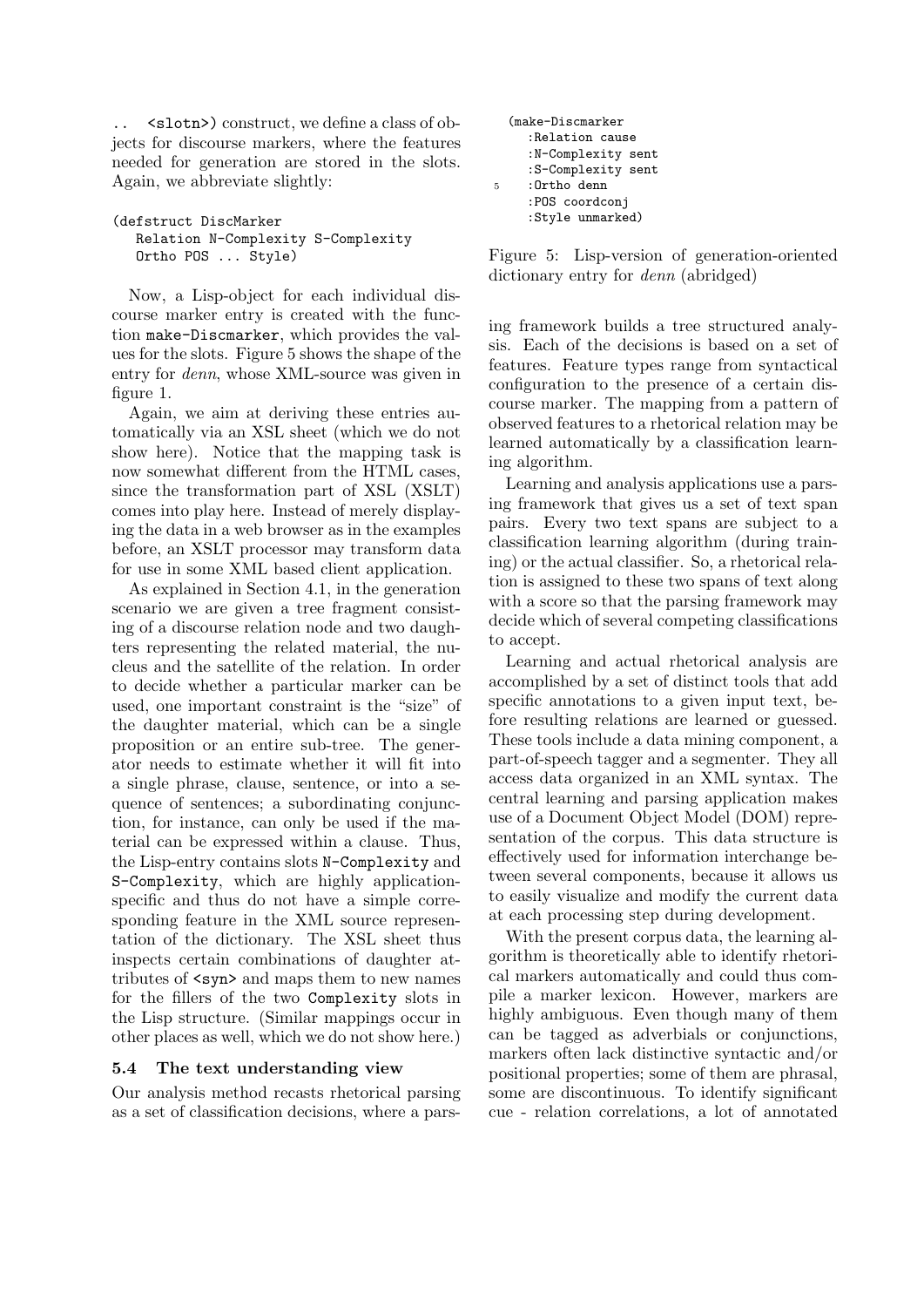data is necessary: more than is usually available. In a sparse data situation, we want to easen the learning task for the rhetorical language model: It makes sense to use a discourse marker lexicon.

On the other hand, we do not expect a handcrafted lexicon to contain all contextual constraints that would enable us to assign a single rhetorical relation. These constraints can be very subtle; some of them should be represented as probabilistic scalar information.

Thus, DiMLex contributes to initial discourse marker disambiguation. From each entry, we interpret syntactic positioning information, morphosyntactic contextual information and a scope class (sentential, phrasal, discourselevel) as a conjunction of constraints. The presence of a certain discourse marker in a specified configuration is one of the features to be observed in the text.

Depending on the depth of the syntactic and semantic analysis carried out by the text understanding system, different features provided by DiMLex can be taken into account. Certain structural configurations can be tested without any deep understanding; for instance, the German marker während is generally ambiguous between a CONTRAST and a TEMPORAL-COOCCURRENCE reading, but when followed by a noun phrase, only the latter reading is available (während corresponds not only to the English while but also to during).

In the parsing client application, DiMLex serves as resource for the identification of cue phrases in specific structural configurations. Rhetorical information from the DiMLex entries may serve as one of several cues for the classification engine. The final linking from cue patterns to rhetorical relations is learned from a corpus annotated with rhetorical structures.

## 6 Summary

We have presented our ongoing work on constructing an XML-based dictionary of discourse markers, from which a variety of views are derived by XSL sheets: For the dictionary designer or application developer, we present the dictionary in tabular form or in a form resembling print dictionaries, but with hyperlinks included for easy cross-referencing. Similarly, text generation and understanding systems are on

the one hand written in different programming languages and thus expect different dictionary formats; on the other hand, the information needed for generation and parsing is also not identical, which is accounted for by the XSL sheets. Evaluation of the approach will depend on the client applications. Their implementation will determine the final shape of DiMLex.

### References

- R.A. Amsler and F.W. Tompa, "An SGML-Based Standard for English Monolingual Dictionaries." In: Information in Text: Fourth Annual Conference of the UW Center for the New Oxford English Dictionary, University of Waterloo Center for the New Oxford English Dictionary, Waterloo, Ontario, 1988, pp. 61- 79.
- N. Asher. Reference to Abstract Objects in Discourse. Dordrecht: Kluwer, 1993.
- B. Grote, M. Stede. "Discourse marker choice in sentence planning." In: Proceedings of the Ninth International Workshop on Natural Language Generation, Niagara-on-the-Lake, Canada, 1998.
- B. Grote. "Signalling coherence relations: temporal markers and their role in text generation." Doctoral dissertation, Universität Bremen, forthcoming.
- N. M. Ide, J. Le Maitre, and J. Véronis, "Outline of a Model for Lexical Databases." Information Processing and Management, 29, 2 (1993), 159-186.
- N. M. Ide and J. Véronis. Encoding Dictionaries.Computers and the Humanities, 29:167- 180, 1995
- N. M. Ide, Kilgarriff, A., and Romary, L.A Formal Model of Dictionary Structure and Content. In Proceedings of EURALEX 2000, pp. 113-126, Stuttgart.
- A. Knott. "A data-driven methodology for motivating a set of coherence relations." Doctoral dissertation, University of Edinburgh, 1996.
- W. Mann, S. Thompson. "Rhetorical structure theory: Towards a functional theory of text organization." In: TEXT, 8:243-281, 1988.
- D. Marcu. "The Rhetorical Parsing of Unrestricted Natural Language Texts." Proceedings of the Thirty-Fifth Annual Meeting of the Association for Computa-